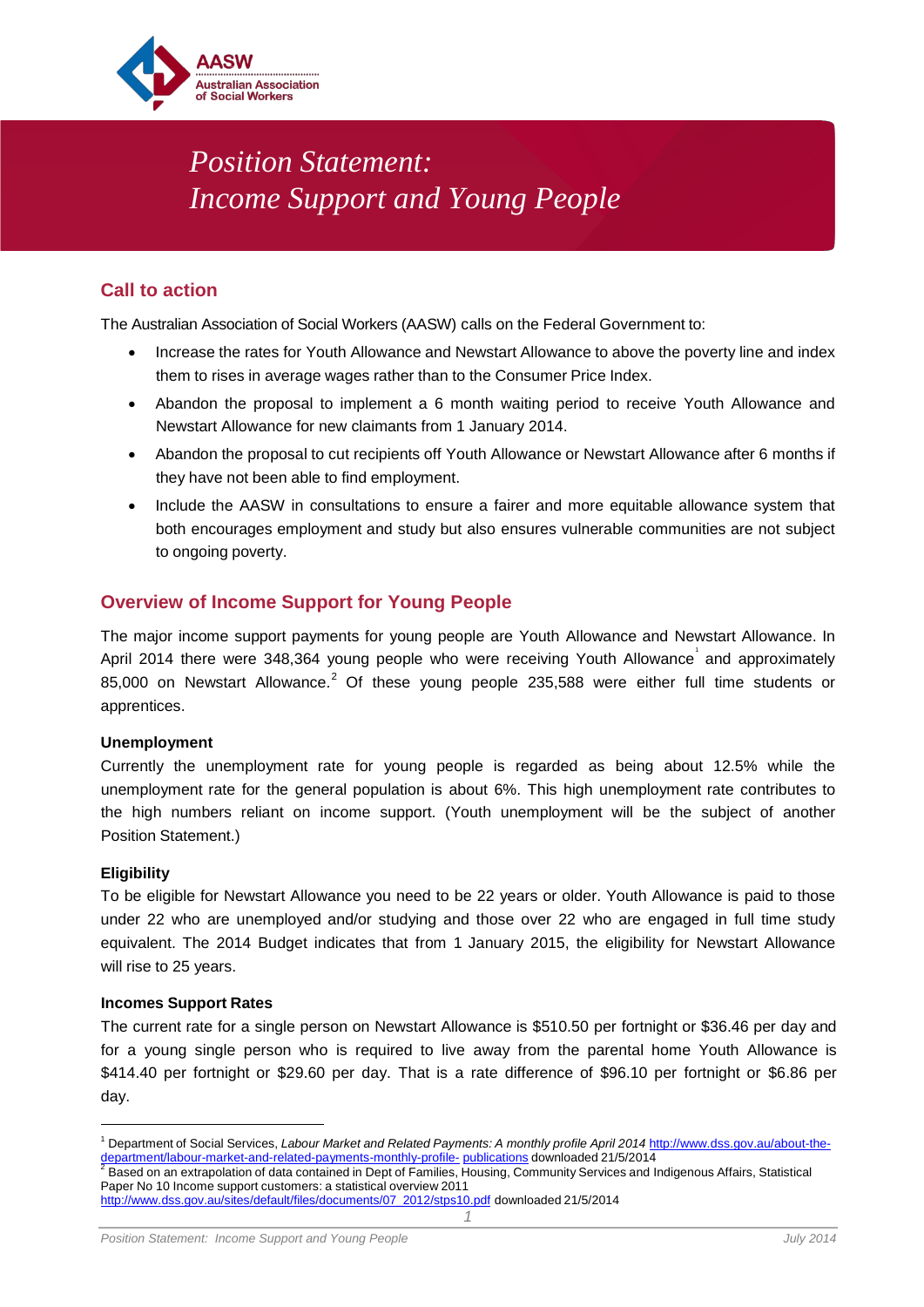The rate of New Start Allowance as a percentage of the aged pension has been dropping since 1997 due to the different ways each were indexed. In 1997, Newstart Allowance recipients received 92% of what was paid to pensioners. $^3$  $^3$  In March 2014 they received 66% of the pension.

The justification for the Newstart Allowance being so low was that it was a temporary payment that encouraged people to actively seek work. However, as of April 2014, 66% of Newstart recipients had been on the allowance for over a year. With regard to Youth Allowance, many students are on the allowance for years, and among those looking for work 57% have been on the allowance for over a year.

#### **2014 Federal Budget - Implications**

The 2014 Budget proposes to tighten payment conditions for Youth Allowance for those new claimants seeking full time work and not in an education or training course or being assisted by an employment program. They may have to wait up to six months after they claim the allowance before they are able to receive any payments, depending upon the extent of their previous work history. Then if they have not found employment within six months they will have a non-payment period of 6 months. This pattern will recur till the person turns thirty. Exceptions include young people with dependent children and those assessed as eligible for the higher levels of employment assistance under Streams 3 and 4.

## **The Purpose of Allowances for Young People**

Government has sought to pursue contradictory aims with regard to Youth Allowance. Allowances are designed to both provide short-term income support to prevent people falling into chronic poverty, and also act as an encouragement for young people to find employment. Full time students and those unable to quickly find employment find themselves condemned to chronic poverty because the allowance rates have now fallen so low in comparison to the longer-term pension payment rates.

There is also an assumption that young people can survive on less money than older people and this is factored into the differential rates for Youth Allowance. There appears to be currently little strong evidence to support this assumption.

The AASW strongly believes that preventing a person falling into poverty is the primary purpose of income support payments and that acting as an incentive to find employment must always be a secondary purpose.

## **Role of Social Work**

Social workers work with young people in a variety of ways and in different settings. Social workers are highly skilled in addressing the emotional, psychological and practical issues for young people as they interact with their social environments. As such, their skills are highly valued. The Australian Youth Affairs Coalition's Youth Welfare Survey of Young People (96% of whom were receiving Youth or Newstart Allowance) revealed that over 10% of respondents considered that they needed social work services. [4](#page-1-1)

However, when government policy settings result in young people living in poverty, social workers need to go beyond their work with individuals and groups and engage in advocacy for systemic change.

<span id="page-1-0"></span> <sup>3</sup> Michael Klapdor, Parliamentary Library, *Adequacy of Income Support Payments*  [http://www.aph.gov.au/About\\_Parliament/Parliamentary\\_Departments/Parliamentary\\_Library/pubs/Briefi](http://www.aph.gov.au/About_Parliament/Parliamentary_Departments/Parliamentary_Library/pubs/BriefingBook44p/IncomeSupportPayments)ngBook44p/IncomeSupportPayments downloaded 21/5/2014

<span id="page-1-1"></span>*<sup>2</sup>* Australian Youth Affairs Coalition, April 2014, *Youth Welfare Survey Summary* Report, p.9. [http://www.ayac.org.au/uploads/AYAC%20WelfareSurveySummaryReport\\_140417.pdf](http://www.ayac.org.au/uploads/AYAC%20WelfareSurveySummaryReport_140417.pdf)